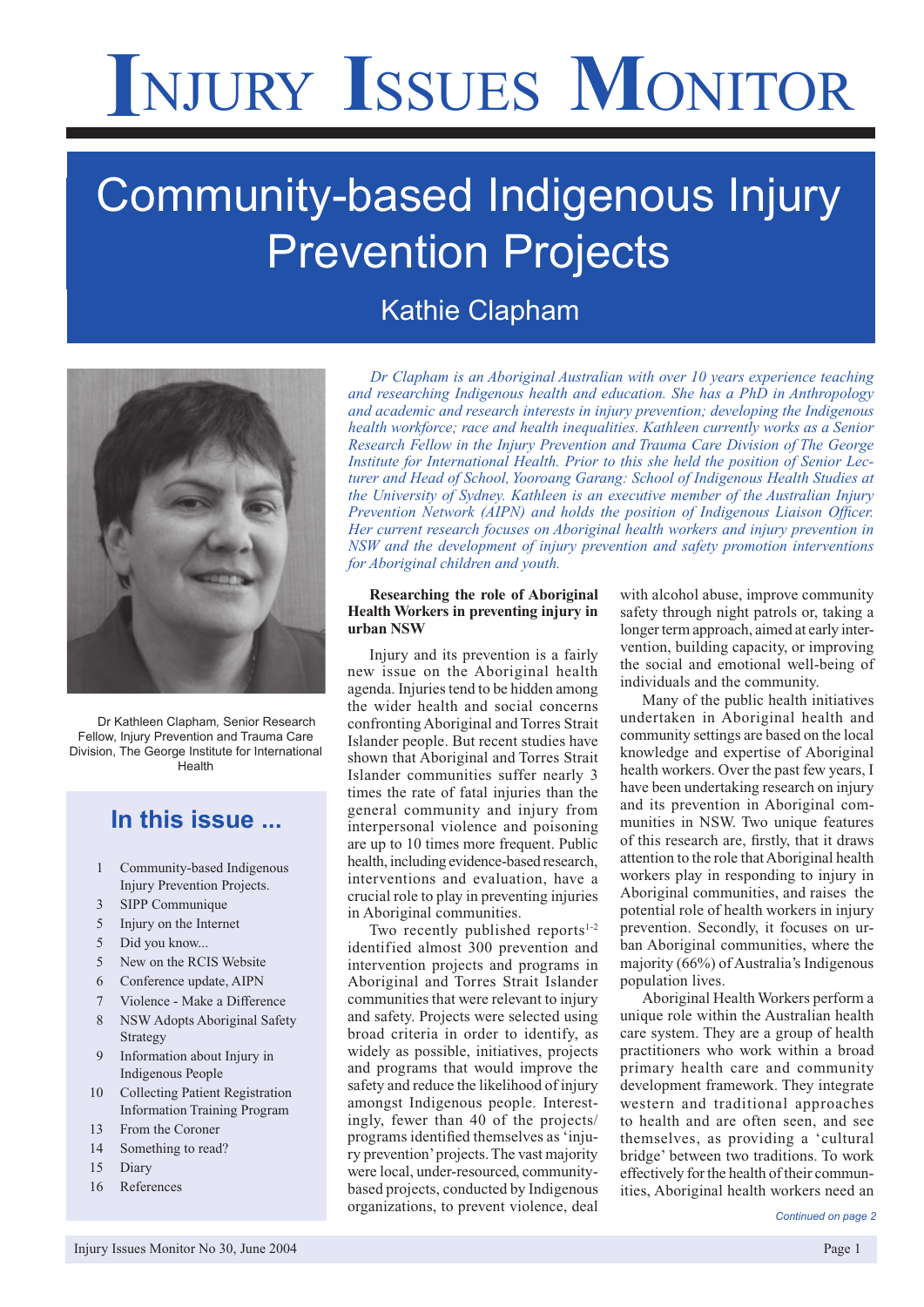## Community-based Indigenous Injury Prevention Projects

## Kathie Clapham

#### **Continued from page 1**

understanding that comes not just from the traditional western sciences, but also from a firm understanding of Aboriginal ways of understanding health. Aboriginal health workers are key personnel for health improvements. One of the major objectives of their positions is to improve Indigenous access to mainstream health services. By providing cultural awareness and training to the health professionals they work alongside, Aboriginal health workers are also charged with explaining the way in which historical, social, political and economic factors have impacted on, and continue to impact on, the health of Aboriginal communities. Aboriginal health workers provide culturally sensitive and specific health care with regard to the values and traditions of the individuals, families and communities they serve.

Despite this positive role, the closeness to the individual health and social problems and the taxing demands of the Aboriginal communities in which they work and live and the ongoing lack of resources for their work are some reasons given for the high levels of stress and burnout which Aboriginal health workers experience<sup>3</sup>. Although there have been some improvement in education and training opportunities, the industrial position of Aboriginal health workers has improved little; they still occupy the lower end of health occupation pay scales. Aboriginal health workers have little professional recognition amongst other health professionals and are often caught between the demands of the health service which employ them and the needs of their communities.

Over the past year I have been undertaking research with Aboriginal health workers working in South Western Sydney, a large sprawling suburban area on Sydney's fringes encompassing the cities of Campbelltown, Liverpool, Fairfield and Bankstown. Qualitative data was collected through a series of in-depth face-to-face interviews and focus groups with Indigenous health workers working in community health and hospital liaison. Interviewees were asked about the kinds

of injuries seen in everyday work; factors contributing to injuries; the impact of injuries on the local Aboriginal community, on the health workers; the degree to which Aboriginal people are concerned about injury; what should be done to address these problems; who should be involved; the role of health workers in preventing injuries; current levels of skills and resources to take on injury prevention. I am currently writing up the results of this research, but I have highlighted below some of the preliminary findings.

Most of the Aboriginal health workers I interviewed had thought little about injury as a health issue. Until recently there has been little awareness of the impact of injury on Aboriginal people. Health workers, therefore, tend to concentrate their efforts on illness, such as diabetes or heart disease, or on issues such as drug and alcohol or mental health. Interviews confirmed that fear and previous bad experiences continue to prevent many Indigenous people in urban areas from accessing mainstream health services. This means that minor conditions, including injuries, very often remain untreated. Interviewees suggested that, for Aboriginal clients, health is often not a priority until there is a crisis. Practical aspects of life such as putting food on the table, paying bills, supporting family members, usually take precedence. Some of the major injury concerns mentioned were domestic violence; interpersonal violence outside the home; road safety issues such as child pedestrian safety and the use of restraints and elder pedestrian safety; injury arising from poor housing and environments; and drug and alcohol related issues.

The health workers interviewed acknowledged the importance of injury and safety for their communities. They routinely work across sectors to solve the complex health and social problems that may confront them on a daily basis. They are well placed to expand the injury prevention and safety promotion agenda. However, Aboriginal health workers have limited access to resources

to make significant changes, and require well supported and ongoing training and education opportunities. In addition to general qualifications as health workers, there is clearly a need for specific training in injury prevention and safety promotion across a wide range of areas.

More recently I have been focusing attention on the impact of injury on urban Indigenous children and youth. A proposed study will investigate the impact of injury on Indigenous children and youth (aged 0-14 years) in South Western Sydney. The aims of the study are, firstly, to document the extent of injury in this population group; secondly, to increase our understanding of suitable injury prevention strategies for this population; and thirdly, to propose community based collaborative local interventions, which will reduce injury among urban Indigenous children and youth, and promote the safety and resilience of Indigenous children and youth living in urban environments.

There is clearly a need to establish a sustained long-term focus on Aboriginal and Torres Strait Islander injury prevention and safety promotion. Recent policy initiatives such as the NSW Aboriginal Safety Promotion Strategy have helped to raise awareness of injury and its impact on Aboriginal communities and to provide opportunities for communities to participate in defining their own solutions. There is clearly scope for more research to be undertaken with Aboriginal people in injury prevention. As the NHMRC Roadmap for Indigenous health research<sup>4</sup> emphasises, there is an urgent need for strategic research that benefits Indigenous people through improved health outcomes as well as greater participation of Indigenous people in research.

**Kathie Clapham can be contacted**  on Tel: 02 9993 4535 E-mail: **kclapham@thegeorgeinstitute.o r g**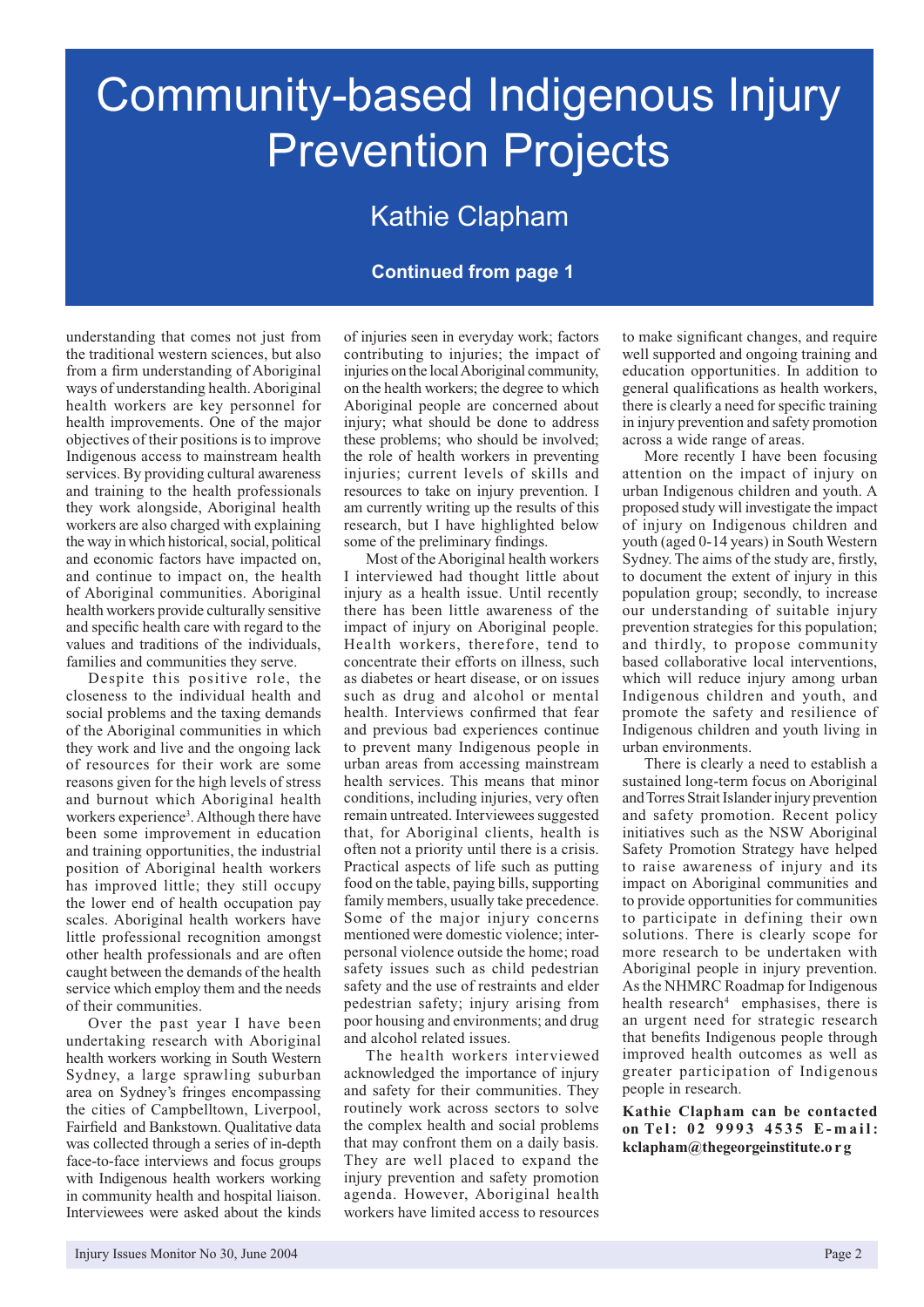

## *Communique*

#### **2-3 March 2004**

#### *New South Wales*

The 11th Meeting of the *Strategic Injury Prevention Partnership* was held in Sydney on 3-4 March 2004. Members attending the meeting were Rod McClure (Co-Chair), James Harrison (AIHW), Bruce Wight (Commonwealth), Richard Franklin (AIPN), Pam Albany (NSW), Michael Tilse (QLD), Ingrid Coote (ACT), Nicola Rabot (Victoria), Stan Bordeaux (TAS), Sandy Brinsdon (NZ). Keith McLea (NZ) and John Wunsch (Consumer Safety Unit, Treasury) attended the first day, and Rebecca Mitchell (NSW) attended for some of the first and all of the second day. Also in attendance were Annamaree Reisch and Samantha Diplock (SIPP

Apologies were received from John Scott (Co-Chair), Ron Somers (SA) and

Members provided updates on their

Ingrid Coote confirmed distribution of the ACT Water Safety Campaign posters and brochures to all school children and to public pools. The commencement of a prevention program targeting falls amongst the well elderly, the Community Outreach Assessment Pilot was announced. An educational resource kit aimed at reducing accidental injury in children had been distributed to regional primary schools in February. The kits comprise of an interactive CD-ROM containing activities based on a range of safety messages, and has been produced by the Snowy Hydro

Secretariat).

recent work.

Nicole Bennett (WA).

**Updates from jurisdictions**

*Australian Capital Territory*

SouthCare Rescue Service.

*South Australia*

Pam Albany extended an invitation to all SIPP members to attend the upcoming Injury Prevention Network Meeting, scheduled for 3-4 May, 2004. The Aboriginal Safety Plan, a management tool for identifying and managing risk is progressing. The NSW Fall is to be released at the beginning of April.

#### *Queensland*

Michael Tilse gave information on the Joint Child Injury Project with Emergency Services in Mt Isa and Mackay. He also reported that the Falls Network meeting is working well, and has contributed to information sharing.

#### *Victoria*

Nicola Rabot talked about the SafeStart injury prevention program (for 0-8 years) which started 18 months ago. A program evaluation is due in June 2004. Nicola reported that the second round of injury prevention research grants currently being assessed. New strategy is to be developed in the near future.

#### *Tasmania*

Several items were tabled by Stan Bordeaux:

- Justice Department reviewing product safety legislation.
- North west coast Womens Health Unit has engaged trained fitness instructors to provide exercise for older women.
- Some funds obtained from gambling taxes on poker machines (to be used for community project use) have been directed to injury prevention in children.
- Report on child injury prevention in the home currently being prepared.
- Attempts being made to have injury prevention recognised and links established with 'health lifestyles' (eg. through nutrition and physical education programs).

#### *New Zealand*

Sandy Brinsdon and Keith McLea reported that the Injury Prevention Network

is growing and connecting at government level. Ways for injury prevention to link in with nutrition etc are being explored.

#### *AIPN*

From Richard Franklin, news about upcoming conferences and courses:

- Injury Prevention and Safe Communities Conference–15-17 September 2004 (Mackay).
- Safe Communities workshop to be held immediately before Conference.
- Injury Prevention short course to be held 12 & 13 September 2004.

#### *Australian Government (Department of Treasury)*

- The Parliamentary Secretary to the Treasurer, the Hon Ross Cameron MP, recently launched awareness campaigns for blind & curtain cord strangulation, and Fire Safety at Home.
- Brochures, booklets and web material are currently being developed for a vehicle jack safety campaign. Media activity is expected to occur in April.

#### *Australian Government (Department of Health and Ageing)*

- Report 'Projected costs of fall related injury to older persons due to demographic change in Australia' published and made publicly available.
- Updated literature review for falls prevention to be available soon on the Department's website.

#### *Presentation on New Zealand Injury Prevention Strategy*

Dr Keith McLea (assisted by Sandy Brinsdon) presented on the development and implementation of the New Zealand Injury Prevention Strategy. Copies of the Strategy and accompanying Implementation Plan were distributed. These can be accessed on the New Zealand Injury Prevention Strategy website at www.nzips. govt.nz

There is an upcoming coroners case involving a bath seat. Tightening requirements to leash dogs in public places progresses. It was noted that the Trauma Register has been invaluable as an outcome measure. Other items were severity scoring of diagnosis codes in hospital data, and broadening work on CATI modules eg. Coroner Information System. ICD-10 – suggestions to be sought from SIPP.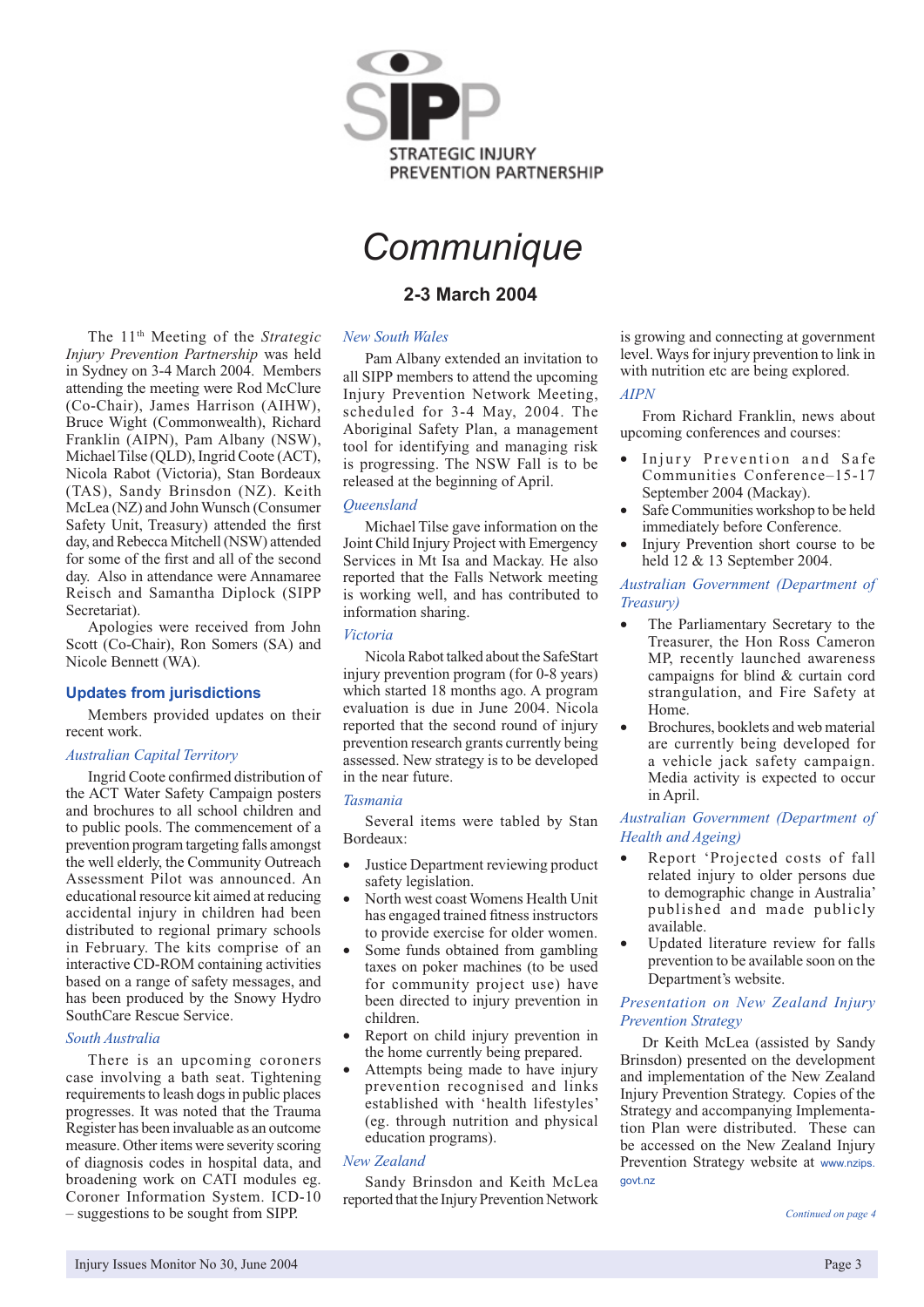

## *Communique*

#### **2-3 March 2004**

#### *SIPP Information for use by Australian Coroners*

Members were advised that the next Coroners Meeting has been scheduled for 20 September 2004 in Darwin. A presentation focussing on linkages between SIPP and Australian Coroners has been prepared for this meeting, and will be delivered by a SIPP member.

#### *Standards/Legislative Clearing House*

Members are consulting with their jurisdictions to explore the feasibility of funding a standards/legislative clearing house project, on a trial basis, for a period of one year. The project would perform three functions:

- 1. International Standards and
- Legislative Clearing House
- 2. Action Bulletin
- 3. Australian Child Injury Prevention Legislation and Standards database.

#### *Presentation on Evaluation of National Injury Prevention Plan*

Representatives from the Centre for Accident Research and Road Safety– Queensland (CARRS-Q) presented an overview of the proposed methodology for evaluating the National Injury Prevention Plan. The methodology involves two components: a critical analysis of extant documents, and a modified Delphi survey. The evaluation is expected to take 22 weeks. Four groups of stakeholders were identified as key participants in the evaluation process: senior policy advisors, practitioners, researchers, and other sectors and broad community members.

#### *Demonstration of ED Surveillance Capacity*

David Muscatello provided a presentation on the NSW Biosurveillance Program, which has been funded as part of a 5 year program to enhance health disaster preparedness. This program is in development with trials currently being undertaken in 8 NSW hospitals. The presentation generated discussion regarding the collection of meaningful and timely injury data in hospital emergency departments and the challenges associated with the public health response. This

program, if deemed successful will eventually be made available **t**o other states.

#### *Next National Injury Prevention Plan*

A summary of the outcomes of the SIPP sub-committee (formed to develop the next National Injury Prevention Plan) meeting on 3 March 2004 was provided. The sub-committee is currently exploring the possibility of having a new Plan comprised of two parts. It has been suggested that this could involve a 6-10 year injury prevention plan, and a SIPP Implementation/Progress report to be published approximately every 2 years. It is expected that a decision regarding the structure of the new plan will be made within the next few months.

#### *Child Poisoning Prevention Project*

A sub-committee has been established between the Department of Health and Ageing and the Therapeutic Goods Administration. Ron Somers will represent injury prevention issues on this committee, with a representative from the Department of Health and Ageing to also attend.

#### *Falls Managers Meeting*

The Falls Prevention Managers Meeting was held on 1-2 March 2004. A National Falls Prevention for Older People Plan is currently being developed, and is expected to be finalised by June 2004. SIPP members will review the plan and endorse it if appropriate. Following this process, the Plan will be progressed through the National Public Health Partnership (NPHP).

#### *ATSIIPAC Update*

A broad structure for the Aboriginal and Torres Strait Islander Injury Prevention Advisory Council (ATSIIPAC) safety plan (to be incorporated into the new National Injury Prevention Plan) has been developed, with the plan expected to be finalised by August 2004.

Copies of the publications 'Injury Prevention Activity among Aboriginal and Torres Strait Island Peoples Volume I: Current Status and Future Directions'

and 'Injury Prevention Activity among Aboriginal and Torres Strait Island Peoples Volume II: Programs, Projects and Actions' are expected to be available on the Department of Health and Ageing's website in the near future.

#### *Pool Fencing*

Changes to the Australian standard for pool fencing are currently under consideration. Option C is likely to be removed, meaning that 4 sided pool fences will be required. SIPP members agreed that this proposal should be supported. A paper is expected to be available for comment in March/April 2004. A new water safety plan is being developed, and is currently being considered by the Australian Water Safety Council.

#### *Future Meetings*

SIPP has a teleconference scheduled for 25 May 2004.

The next face to face meeting is to be held in Mackay on 14-15 September 2004.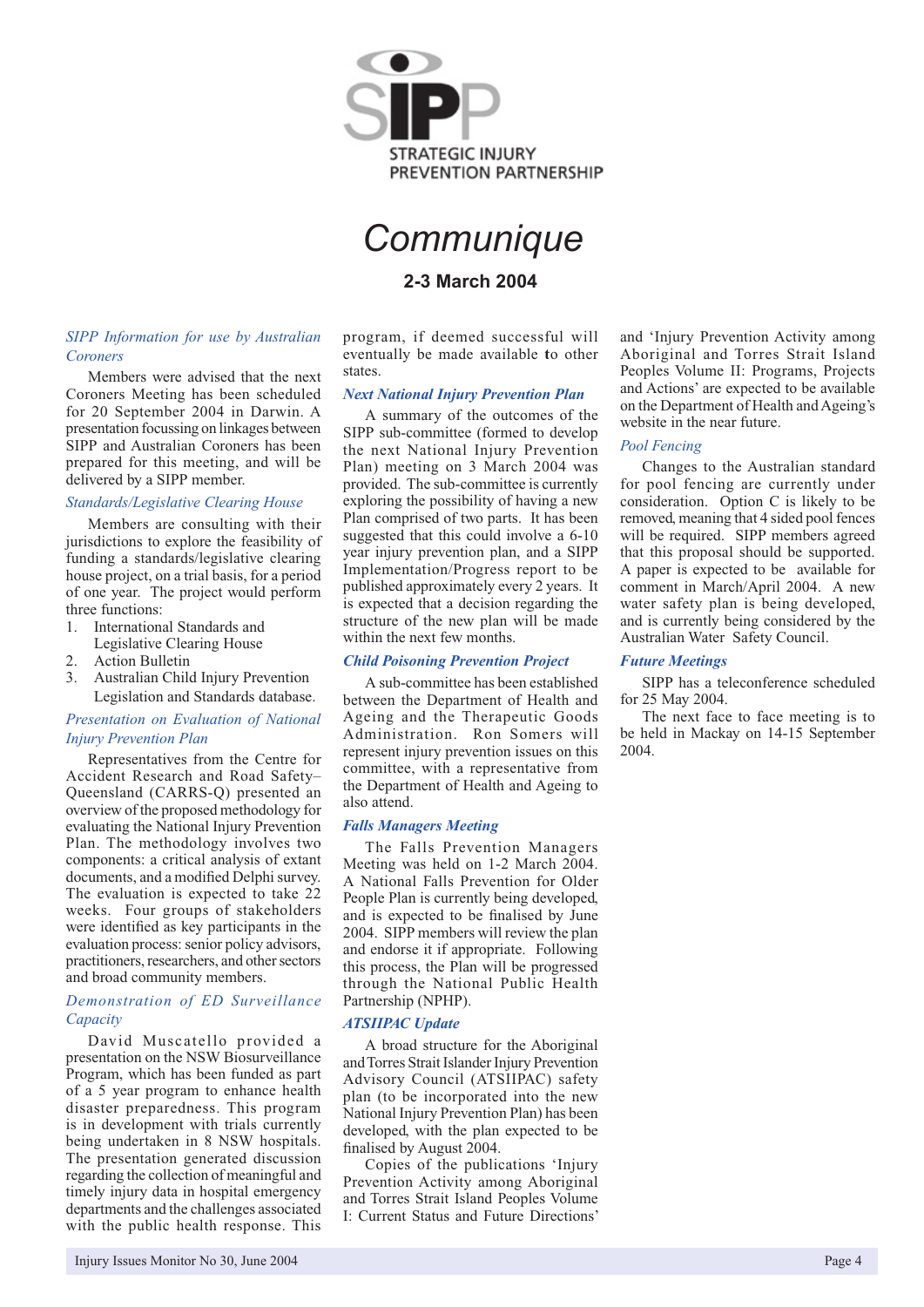# **Injury on the Internet**

### *Indigenous Australia*

Operating out of Edith Cowan University, Perth, the Australian Indigenous Health*infoNet* is a valuable source of peer-reviewed information on the many areas that affect the health of Indigenous people. Topics include health (including injury), population, social, cultural, economic, historical and physical environment issues. The site is well presented and specific interest areas are easy to locate.

Of particular note is the "Summary of Indigenous Health", which provides an excellent overview of the Indigenous population, births and pregnancy outcome, mortality, hospitalisation and selected health conditions. Each topic has a menu to select from. Health expenditure, endnotes and references are also posted. The Summary is frequently updated to provide the latest, most accurate, available information, with month of update listed at its head.

Other choices from the navigation menu are *Programs and related health services*, *Links* to related sites, and an *e-journal*. The *Resources* selection comprises a bibliography, health topic reviews, ethics considerations, research matters, and medical and technical glossaries. The *Our services* selection includes a noticeboard, listserve, media page, courses available and upcoming conferences.

The address for this site is: http://healthinfonet.ecu.edu.au



Artist unknown: *Wandjina Figure***.** Ochre, clay and gum on bark. The Edith Cowan University Art Collection.

*Did you know…*



The first death registered in the Northern Territory was due to an external cause. William Read was dragged from a boat by an 'alligator' (crocodile) in December of 1870, and subsequently drowned in the Roper River.

The death was registered in March, 1871. Above is an extract from the original certificate. View the full certificate on the Northern Territory Births, Deaths and Marriages website: www.nt.gov.au/justice/graphpages/ bdm/index.shtml

## **New on the RCIS Website**

- Clare Bradley, James Harrison (RCIS), Injury risk factors, attitudes and awareness: a submission to the CATI-TRG
- Shaun Stevenson, John Langley (University of Otago, NZ), Geoff Henley, James Harrison (RCIS), Diagnosis-based injury severity scaling.
- Tim Driscoll (ELMATOM Ltd, NSW), Geoff Henley, James Harrison (RCIS), The National Coroners' Information System as an information tool for injury surveillance.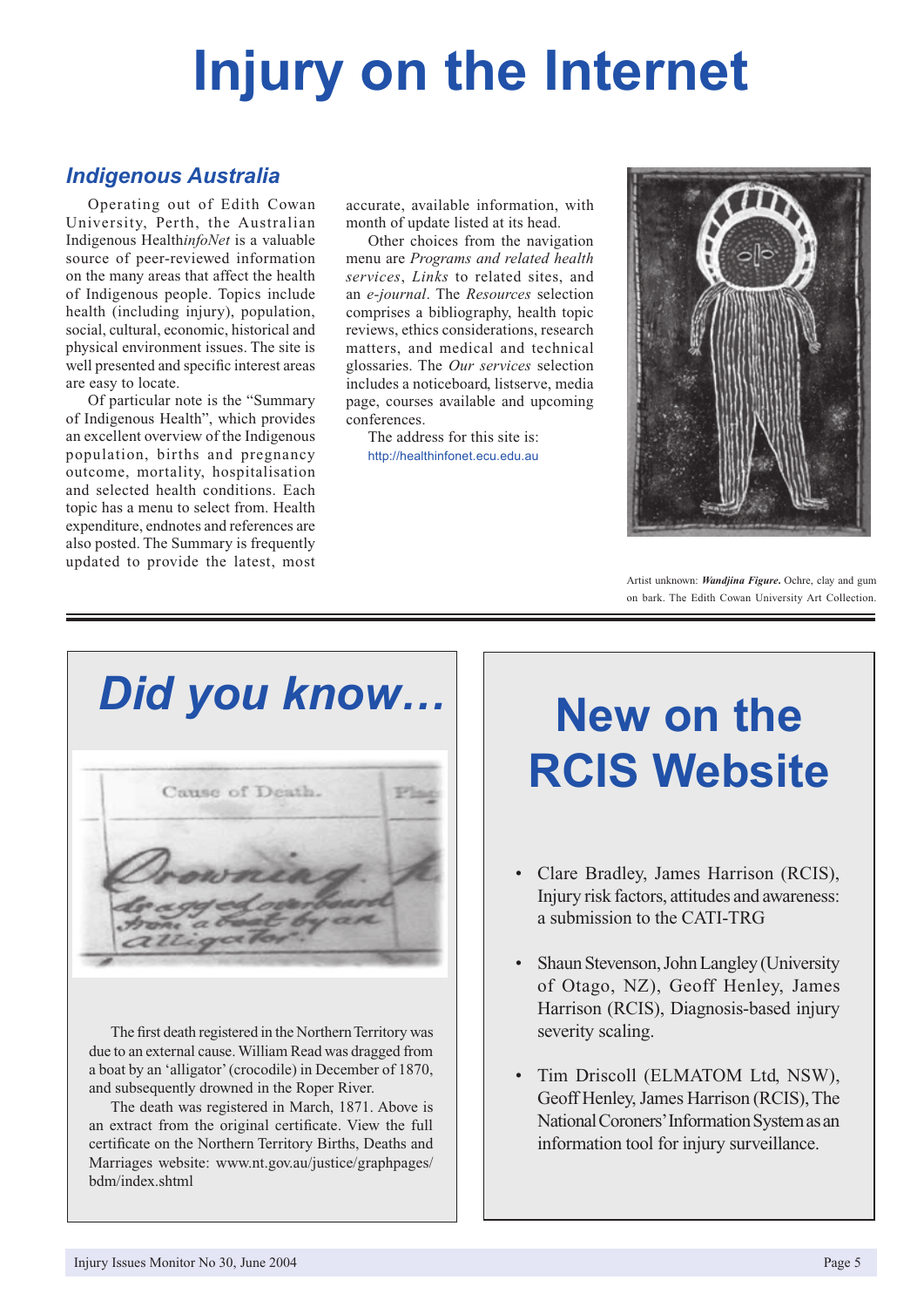

### 7th Australian Injury Prevention Conference and Pacific Rim Safe Communities Conference

15-17 SEPTEMBER 2004, MACKAY, QUEENSLAND

#### This conference will seek to:

- 
- gain a richer understanding of what safety is and how it is achieved
- discover new insights into the meaning of risk and the means of<br>controlling risk
- share interventions, research and policy that are cutting edge.

## **Conference Update**

The following information is drawn from the conference brochure.

Preparations for the  $7<sup>th</sup>$  Australian Injury Prevention Conference and the 2<sup>nd</sup> Pacific Rim Safe Communities Conference are progressing well, with an exciting draft program already in place. The conference coincides with the designation of the Mackay Whitsunday Safe Communities (established in February 2000) as a WHO Safe Community. The conference will attract members of safe communities, injury prevention researchers, practitioners, policy makers and advocates from Australasia and the Indo Asia Pacific regions.

Associate Professor Jim Nixon (University of Queensland) is Chair of the Scientific Committee; "Over three days, we will explore the theme *Safe Living on the Edge* using a combination of plenary sessions, concurrent sessions, workshops and forums. We have engaged some excellent keynote speakers and drafted what should be an interesting and enjoyable program."

Four keynote speakers offer aspects on injury management from the community perspective.

Paul Kells (Order of Ontario, Meritorious Service Medal) comes from Canada, and is committed to the concept of Safe Communities and to educating young people in workplace safety. His commitment is motivated by the loss of a son in a workplace accident.

David Sleet (PhD FAAHB) has worked in Western Australia in road accident prevention research, and in injury control for the Health Department of that state. He is currently with the CDC, where he has been responsible for developing the focus on public health. He has been involved with systematic reviews of communitybased interventions to reduce motor

vehicle injuries, and has also worked on the road safety project for World Health Day 2004.

Rob Lee (PhD) gained his doctorate in psychology in Scotland, and worked for the Royal Australian Air Force (RAAF) as a human factors specialist, breaking ground in air accident investigation in Australia. Dr Lee is now an international consultant for the aviation and other high technology industries, in the areas of human factors and systems safety.

Dr Carolyn Coggan heads the Injury Prevention Research Centre (IPRC) at the University of Auckland, where she is an Associate Professor. The Centre is affiliated with the WHO Collaborating Centre on Safe Community Safety Promotion. Professor Coggan's key interests in research and evaluation are prevention of injury from violence and suicide. She has been instrumental in the development of the New Zealand Injury Prevention Strategy.

The scientific program will explore the theme Safe Living on the Edge, incorporating addresses from the keynote speakers, plenary and concurrent sessions, workshops and forums. The conference theme will be examined in four threads: Managing Risk (researching the unknown, attempting the new); Change (how to do it, who to target); Society (equity, marginalised groups); The Pacific Rim (issues specific to this area).

The full conference brochure details a satellite Community Safety workshop, and also a short course in Injury Prevention.

The general program will include papers from contributors on:

- safety and injury prevention in aviation
- children
- indigenous populations
- workplaces in particular the construction industry
- farms
- homes
- communities
- on the road.

In addition to the main themes of Safe Living on the Edge the program will include sessions preventing injuries at home at work and on the roads.

With rainforests, mountain gorges, lush hinterlands, estuarine streams, white beaches and the Great Barrier Reef there is a lot to love in the Mackay Whitsunday Region.

A coastal city with sandy beaches and tropical islands, Mackay combines country hospitality with all the attractions and commercial facilities expected of a large regional city.

Whether you enjoy cultural pursuits, nature based activities, sailing, diving or simply relaxing, there are many things waiting for you to discover.

For holiday information visit:

#### http://mackayregion.com

http://whitsundaytourism.com

The Conference is being organised by the Australian Injury Prevention Network.

Full details of conference registration, workshops, social activities, travel and accommodation are available on the website http://aipn.com.au

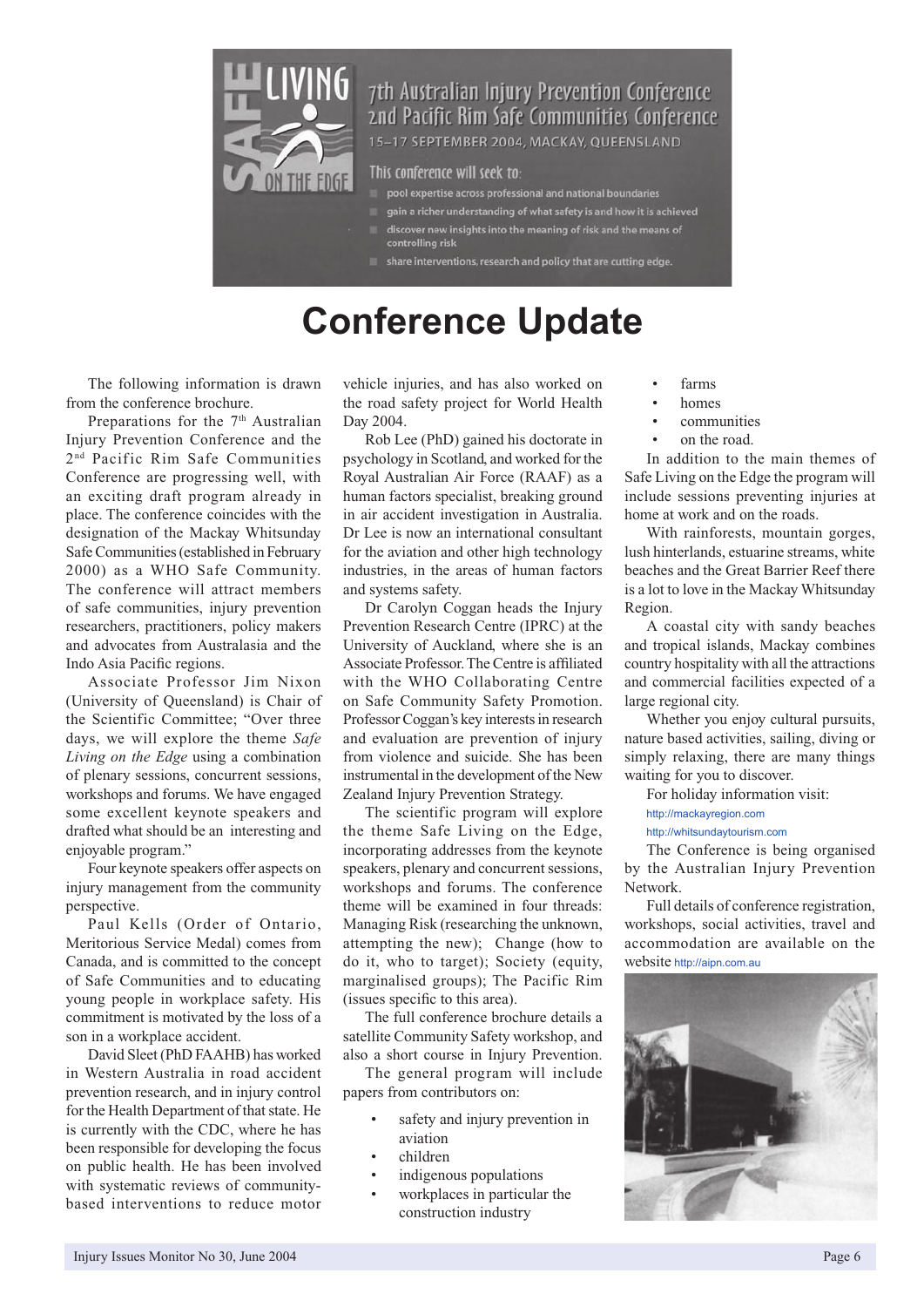

## *Violence - Make a Difference*

#### **by Deborah Cutting**

Intentional injuries have emerged as a growing issue in Western Australia, particularly for males, young people, Indigenous people and rural residents. The Department of Health's recently released "Injury in Western Australia: An Epidemiology of Injury 1989-2000," ranks self inflicted injuries as the most common cause of injury death in ages 25- 59 years and demonstrates that the rate of hospitalisation for injuries inflicted by another increased by 43% between 1989 and 2000.

To address the growing violence problem, the Department for Health's, Injury Prevention Branch and the Department for Community Development's, Family & Domestic Violence Unit partnered on November 25, 2003 for the 'Making a Difference' Conference. The purpose for this partnership was to explore roles and reduce duplication of efforts in violence prevention, share resources and identify ways to link and add value to the work already being done.

Dr Donna Cross, Director of the WA Centre for Health Promotion Research, presented the World Health Organisation's World Report on Violence and Health.

 Participants were provided the opportunity to explore recommendations from the report and discuss the strategies and recommendations most relevant to Western Australia.To further partnerships and a commitment to action, a panel of experts, policy makers and researchers from organisations currently addressing violence was convened to advance violence prevention work.

#### **Research on Men's Perpetrators Programs and Intimate Partner Homicide and its Relationship to Domestic Violence was also presented.**

Department of Health's Manager Injury Prevention Branch, Nicole Bennett said the conference provided an excellent grounding for future collaborative projects in injury prevention. "The conference was highly successful in facilitating partnerships, expanding and strengthening violence prevention networks and increasing knowledge and information sharing for violence prevention," Ms Bennett said. "Agencies are keen to work together in a coordinated and integrated approach to address the violence problem in Western Australia," she added.



Hazel Hodgkins, Marissa Broderick, Vicki Kelly, Nicole Bennett, Cathy Campbell, Deb Cutting, Linda Villiers, Linda Parsons, Kay Lunt, Irene Stainton, Lisa Dungworth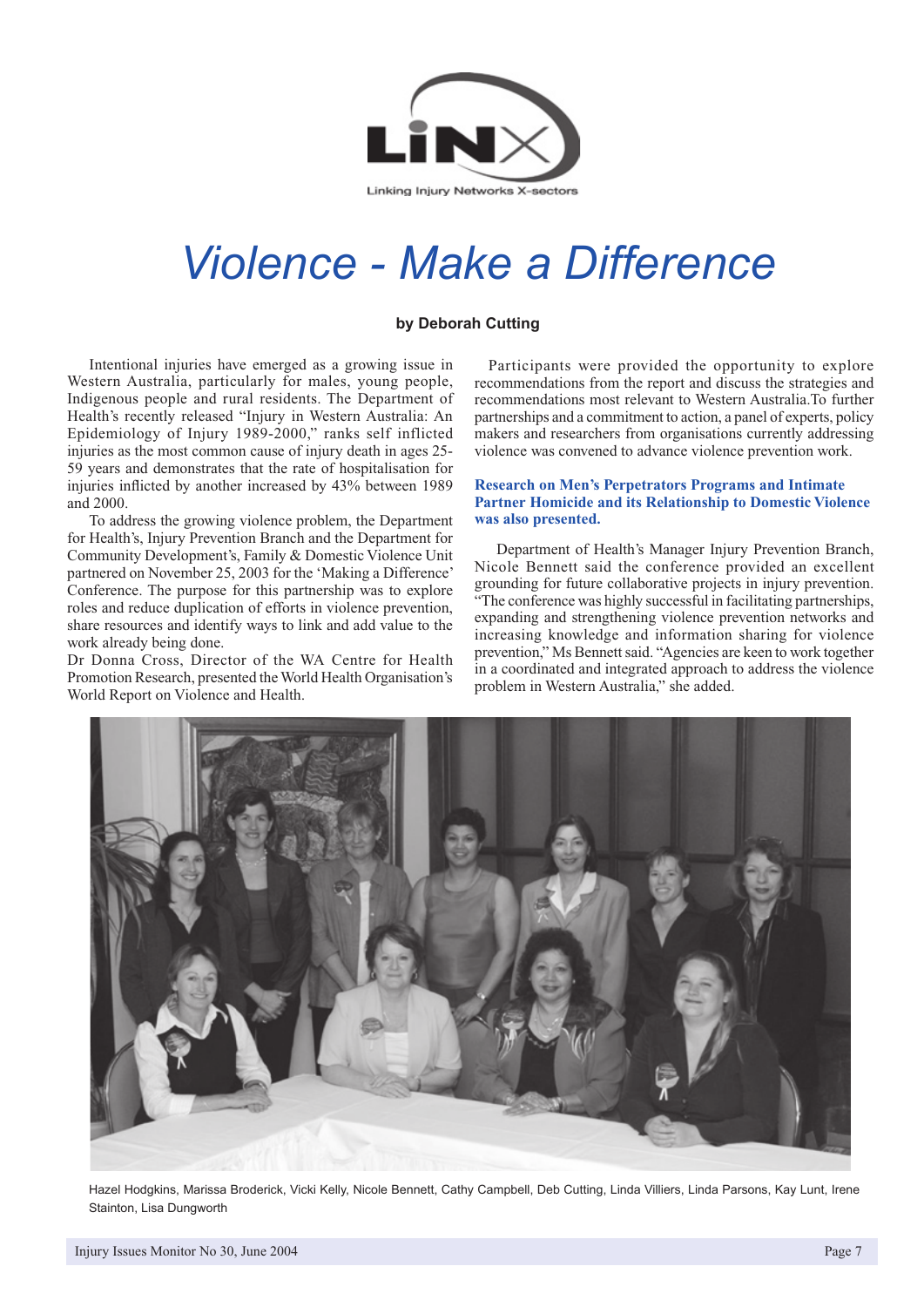## *NSW Adopts Aboriginal Safety Strategy*

#### **Pam Albany**

Injury Prevention Policy Branch NSW Health Department

The NSW Aboriginal Safety Promotion Strategy emerged from some earlier work done by NISU and local Aboriginal Communities at Cape York<sup>5</sup> in 1996/7. The study identified methodologies for identifying risk environments and behaviours, which impacted on trauma outcomes in the Aboriginal communities studied. Once the reason for the trauma is identified, solutions for local action can be proposed. The most important factor in the study at Cape York was that the communities themselves collected the data, and interpreted the results through the report.

NSW Health decided to replicate, or modify this study methodology in a range of communities. Studies were undertaken in Bourke, the Mid North Coast area, the Shoalhaven area and the Blacktown region in Western Sydney.6 All of these studies were negotiated with, and to a greater extent conducted by, the members of the communities in which they occurred. All recommendations emanating from the studies were provided by the community members. Mr Jerry Moller of new Directions in Health and Safety provided a consultancy service to the projects.

Unlike most other public health problems, historically the causes of injury events have been viewed as a personal behavioural problem. Yet there is significant evidence in the literature and from the pilot studies to suggest that injury events are usually the result of a culmination of systemic design, maintenance and community management problems which are in turn exacerbated by intrinsic factors such as physiological deterioration, developmental incompetence, stress, relationship failure and mismanagement of addictive substances. It is impossible to manage injury patterns in the community without an understanding of the way in which risk factors confluence to produce the event. Most of the time the causes of injury are externally driven environmental factors. This is particularly true in Aboriginal communities where the provision and maintenance of community services, taken for granted in non-Aboriginal communities, are sometimes absent.

For instance, teenage boys were



Pam Albany, Manager, Injury Prevention Policy Branch, NSW Health Department

experiencing significant injuries to the lower leg whilst playing football on grounds that had not been levelled for a long time and were full of pot holes. Cut glass injury was caused by broken glass created when there was insufficient rubbish removal. Loss of safe access to public transport was caused by poor planning, and children were hurt in stormwater drains that had no covers to prevent their access.

We learned that Aboriginal people on the whole wait longer in emergency departments for treatment of more severe injury than do non-Aboriginal people. Aboriginal people are frequently suspicious of mainstream health services and will often delay treatment until the injury can be managed by an Aboriginal Health Service or until they self heal. It is possible to speculate that the reason for this distrust of mainstream services relates to a fear that they will be treated differently to non-Aboriginal patients.

It is clear that injury patterns in Aboriginal communities are different depending on the environment, the nature of the community and its relations with government service providers. There will be no "one size fits all" solution to problem solving in Aboriginal communities. That being the case, the task of developing a statewide safety strategy for use by Aboriginal communities means that

you can't develop a document which purports to tell the community what to do. Communities need a capacity to identify risk environments and behaviours for themselves and to determine a suitable local response.

Developing a statewide plan for safety in Aboriginal communities turned out to be an extremely interesting process. The process engaged a range of communities and also the groups who manage Aboriginal Health concerns. We had a steering committee who instructed us on the various "rounds" of consultation required and supported it's adoption through the range of committees required.

The NSW Aboriginal Safety Strategy provides for mechanisms to identify and manage risk environments, for developing and implementing local action plans, informational and communication opportunities and for training and development.

 The Program also provides for partnership development between Aboriginal communities, NSW Health and other service providers such as departments of housing, local governments, Roads and Traffic Authority, police etc. A key issue for communities will be developing the capacity to identify the ownership and management of injury risk in any one environment and to work in partnership with those authorities to reduce the risk.

The title "Aboriginal Safety Strategy" is deliberate. During the consultations it was clear that Aboriginal people did not relate to the word "injury". The concept of "safety" was popular because the word remains value free, unlike terms such as "drug and alcohol", "violence prevention" etc. The strategy has adopted two underlying principles: The right to be safe and the responsibility to promote and maintain the safety of others. It is possible that this methodology could be utilised in the development of a national plan for safety in Aboriginal communities. It is no accident that New South Wales Health is now receiving significant support from a wide range of communities around NSW. Developing and maintaining support from other government agencies will be more difficult.

Pam can be contacted on Tel: 02 9391 9679 or by E-mail: palba@doh.health.nsw. gov.au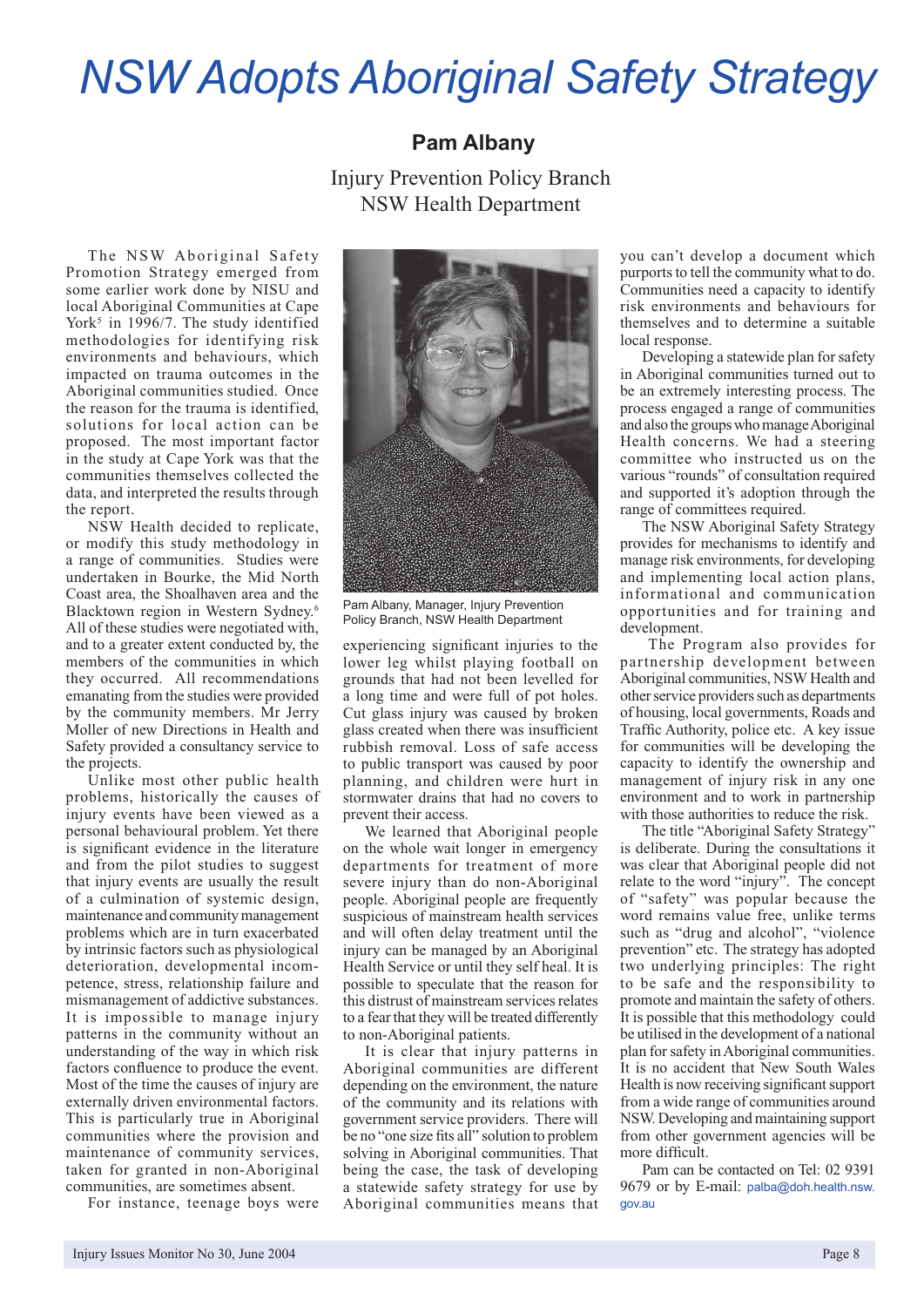## *Information about Injury in Indigenous People*

### **Fadwa Al Yaman**

*Dr Al Yaman is the Head of the Aboriginal and Torres Strait Islander Health and Welfare Unit at the Australian Institute of Heath and Welfare. She graduated with a PhD from the John Curtin School of Medical Research at the ANU and has followed a career in teaching and researching in immunology in Jordan, the USA and Papua New Guinea. With the PNG Institute of Medical Research she was responsible for establishing the laboratories and field procedures for the first trial of a blood stage malaria vaccine for children. In 1999 she studied for a Masters of Population Studies at the ANU and joined the Institute in 2000. A major focus of the Aboriginal and Torres Strait Islander Health and Welfare Unit is the improvement of the quality of data, especially the identification of Indigenous people, in the mortality, hospitalization, and point-of-service data collections, and using statistical modelling and indirect estimation techniques with the purpose of answering the question, is the health and welfare of Indigenous people in Australia improving?*

Indigenous Australians have lower life expectancies, greater morbidity and mortality and higher unemployment and imprisonment rates, than non-Indigenous Australians.7 Over the last 40 years, although mortality from infectious diseases, infant mortality and perinatal mortality has declined, mortality from chronic noncommunicable diseases and accidents and injury has increased significantly. Injury is a relatively greater cause of sickness and death of Indigenous than other causes. Injury is the second most common cause of death in Indigenous people. Injury is closely related to other health and social issues, particularly the use of alcohol, socio-economic status and isolation.

The major categories of injury-related death in Indigenous people fall into two groups: non-intentional injury and intentional injury. Over the period 2000– 2002, non-intentional injury deaths caused by transport accidents, drowning and poisoning occurred at 2.7, 3.3 and 1.7 times the rate in the non-Indigenous population. Intentional or non-accidental injury rates (suicide and assault) are almost 4 times higher for Indigenous people compared to non-Indigenous people, but the age distribution of deaths from suicide in the two populations is markedly different; Indigenous suicides occur among young people at much higher rates than they do in the non-Indigenous population. Mortality from interpersonal violence occurs at rates 9 times higher in the Indigenous population than in the non-Indigenous population and is particularly high in young adults. Indigenous morbidity rates from injury, estimated from hospitalisations, are twice the rate of the non-Indigenous population.7

Good information is essential for improved public health. The National Public Health Information Development Plan contains a framework that sets out the type of information that is required for improved public health. Each of these purposes requires particular sorts

of information from particular sources. Information is required about the sorts of injuries being suffered and changes in their relative frequency over time. Knowing how and why the injuries occur is important for the design of interventions. Whether and which interventions work to reduce injury is important to know. Finally, the effectiveness of the implementation of interventions must be monitored. These different sorts of information rely on different sources. Some will come from death certificates and hospitalisation data; some from coronial reports, different surveys, evaluation studies, socioeconomic research and properly conducted trials.

National level information sources cover not just the Indigenous population and the identification of Indigenous people within the larger population has been problematic. If Indigenous status is not identified, it does not matter how good the quality of data or its scope is. While there has been an improvement in the identification of Indigenous status in data collected from some jurisdictions, others with large Indigenous populations are still considered to be unusable. Then the known propensity for Indigenous people to change their Indigenous status from census to census raises questions about the base population that is used to calculate injury rates for the Indigenous population.

The mortality data published annually by the ABS is based on death registrations and provides information on causes of death and is of an adequate quality for some States and Territories (namely Western Australia, South Australia, Northern Territory and Queensland). Age standardised rates based on the mortality data is similarly, reliable only for these jurisdictions. The mortality data depends on information provided by coroners, medical practitioners (who certify most deaths), and relatives and friends. Improvement of the mortality data will require changes in the way these

people provide information and report it, which is likely to be slow to achieve especially in urban areas.

Coronial reports are carried out for almost all deaths due to external causes or poisoning. Coronial inquiries are carried out on one-third of all deaths of Indigenous people compared to one in seven non-Indigenous deaths.8 Thus coronial reports are potentially an important source of information on mortality from injury. A National Coronial Information System (NCIS) was begun in 1996, followed by the establishment of the Monash University National Centre for Coronial Information in 1998. The NCIS data set includes an Indigenous status item, but the completeness and reliability of this information will still depend on to what extent police and coroners seek evidence as to whether a deceased person was Indigenous.

Until the 1990s, lack of comparability and variable quality of data seriously constrained the compilation of national hospital data. From 1989, the use of a *National Health Data Dictionary*containing National Minimum Data Sets (NMDSs) has contributed towards consistency and completeness of data collected within hospitals in all jurisdictions. These data were collected using the International Classification of Diseases, 9<sup>th</sup> Revision, Clinical Modification (ICD-9-CM) until 1997–98, and are now collected using the International Statistical Classification of Diseases and Related Health Problems, 10<sup>th</sup> Revision, modified for Australian conditions (ICD-10-AM). Data also contain demographic profiles of patients but again, the quality of the data is variable across jurisdictions. The use of the NMDS and ICD standards mean comparable good quality data should be available from all Australian hospitals, but the usefulness of these data for a study of injury to Indigenous people depends on the standard

*Continued on page 10*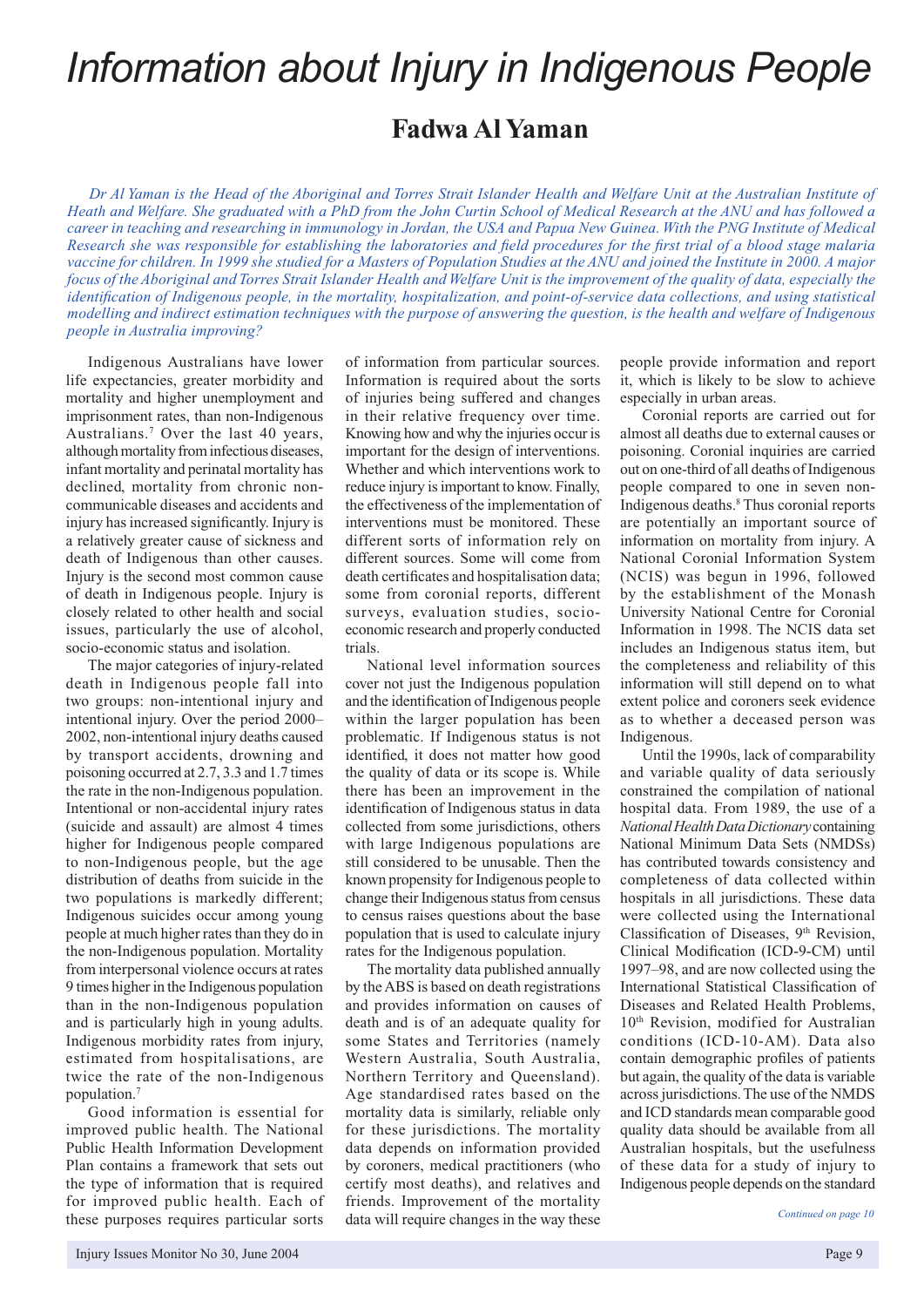## *Information about Injury in Indigenous People*

### *continued from page 9*

of Indigenous identification. The latter is thought to be acceptable for reporting in the Northern Territory and South Australia since 1998–99 and in Western Australia for the years 1998–99 and 2001–02.

Cases of injury which do not result in death or hospitalisation may be treated by a general practitioner. The BEACH survey, which samples around 1,000 GPs annually, asks questions on Indigenous status of patients. In BEACH data, however, the level of consultation by Indigenous people of general practitioners is low. The survey provides little information on external causes of the injury but does provide information on risk behaviours including risky alcohol consumption.

Another source of information on injury data are large national surveys conducted by the ABS, such as the National Health Survey (NHS). The NHS provides information on health service use, lifestyle factors like smoking and alcohol use and health status. In 1995 around 54,000 people were surveyed and the numbers of Indigenous people sampled was boosted by a supplementary sample to 2,000. Concern about the quality of data from Indigenous people in isolated areas resulted in these data being excluded from the analysis. The 2001 NHS included 3,198 Indigenous people and because of the larger sample size the data provided more reliable estimates for Indigenous people in more remote locations. The next NHS is scheduled to begin in 2004 and will include a sample of around 11,000 Indigenous people which will allow a more reliable regional analysis.

The results of the Indigenous Social Survey 2002 (ISS) will be released later this year. The survey collected information from 12,000 Indigenous people on health, housing, education, employment and social and cultural well-being. Some of the data collected in the ISS which are relevant to injury include lifestyle factors such as risky alcohol use, substance use and being a victim of assault.

Another important large survey is the Community Housing and Infrastructure Needs Survey (CHINS) that includes some information that can be used to assess risk factors for injury, such as flooding, rubbish disposal and access to health care. This survey, carried out in 1999 and 2001, is currently under review. It covers mainly discrete Indigenous communities in rural and remote areas.

The National Drug Strategy Household Surveys (NDSHS) conducted by the Australian Institute of Health and Welfare have been undertaken every three years from 1985 onwards and include a sample of Indigenous people. The next survey will be in 2004. The 2004 survey will collect information about awareness, attitudes and behaviour relating to drug use.

Other sources of information include local records from intervention programs, ad hoc studies of hospital records on admission for injury, including emergency service records, clinic records, records from community controlled primary health care services and other epidemiological studies. Searchable electronic sources include Medline, which lists articles in journals, the Australian Indigenous Health InfoNet (http://healthinfonet.ecu. edu.au/) that provides access to published and unpublished and specially prepared material about Indigenous health issues and the AIHW website (http://aihw.gov. au) which has an Indigenous portal (http:// aihw.gov.au/indigenous/index.html) listing relevant publications.

Fadwa can be contacted on Tel: 02 6244 1146 or by E-mail: fadwa.alyaman@aihw.gov.au

### **Collecting Patient Registration Information**

**Ray Mahoney and Helen Gardiner**

Evaluation, Monitoring and Reporting Unit Aboriginal Health Branch, NSW Health Department

#### **Background**

 The poor and uncertain levels of Aboriginal and Torres Strait Islander information in major health and health related collections remains a significant problem across Australia but is more pronounced in NSW.9-13

In 2001 life expectancy for Aboriginal and Torres Strait Islander people at birth was about 20 years less than for the total population, 56 years for Indigenous males compared to 77 years for all Australian males and 63 years for Indigenous females compared to 82 years for all Australian females.14

The ABS publication, *Causes of Death: Australia 2001*15 states that while it is considered likely that virtually

all Indigenous deaths are registered, a significant proportion are not identified as Indigenous. Therefore, the number of Indigenous deaths registered in 2001 is an underestimate of the actual number of deaths.

This problem is not only confined to death registrations, it is a significant issue for many administrative collections such as hospital records, birth registrations, and data collected by community service providers that are a major source of information about Aboriginal and Torres Strait Islander people. Unfortunately, Indigenous people are not accurately identified in many of these data collections and one of the main reasons is because they or their relatives or friends are not asked the Aboriginal or Torres Strait Islander origin question.16

In 1998 Debble et al<sup>17</sup> estimated the number of people identified as being of Aboriginal and Torres Strait Islander origin in the Hospital Inpatients Statistics Collection (ISC) was 33% less than expected. In another study in 2003<sup>18</sup>, under-reporting of the Indigenous status of patients at a maternity hospital was quantified to be approximately 65%.

These studies, amongst others, cite a number of reasons for the under-reporting of Aboriginal and Torres Strait Islander origin information. These reasons include a reluctance of clients to identify their Indigenous status, a lack of awareness of *Continued on page 11*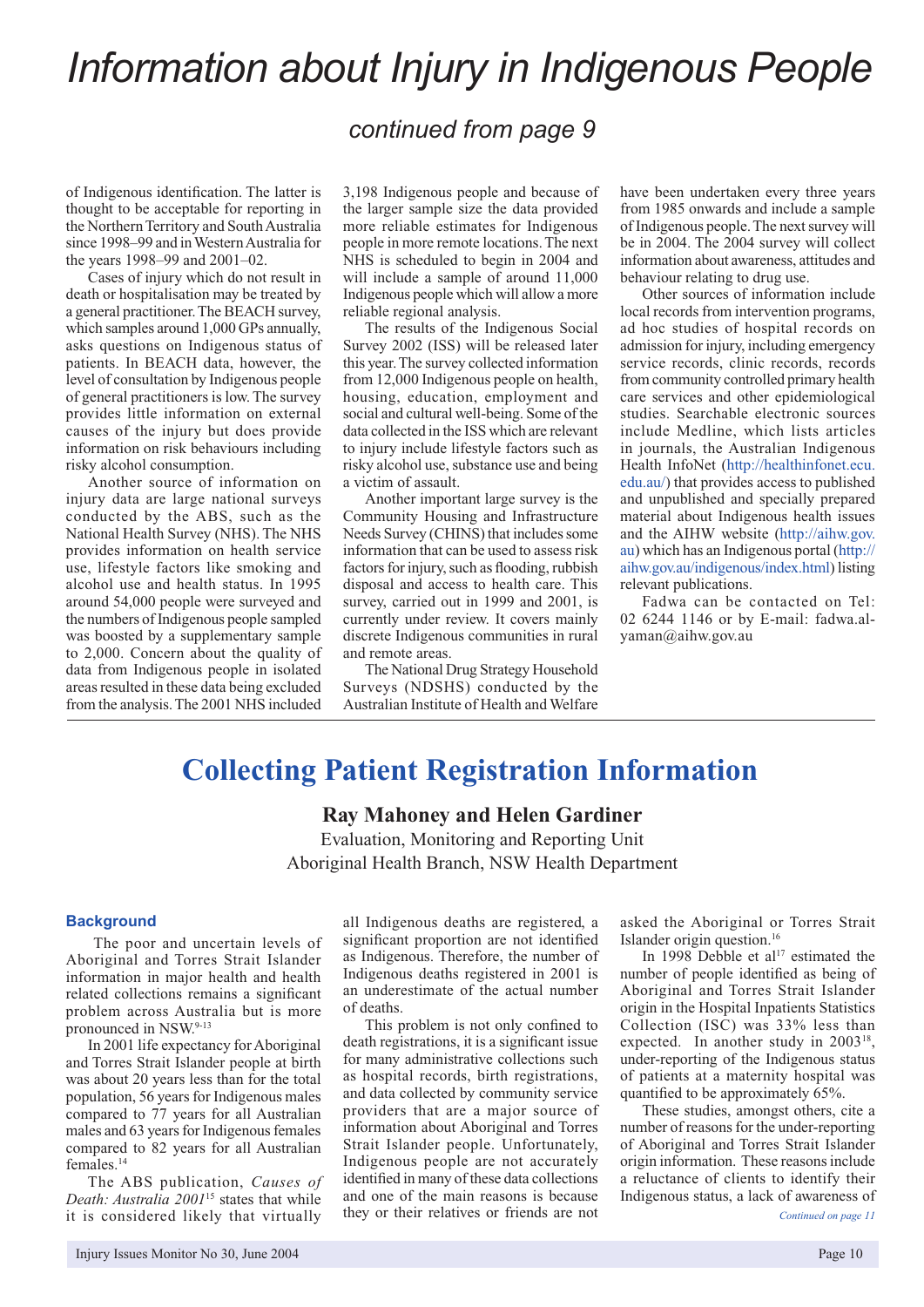## **Collecting Patient Registration Information**

the need for clients to self disclose this information and a reluctance of clinical and administrative staff to seek information about Indigenous status. Further, the inconsistent use of classification standards, standard collection protocols, and quality control mechanisms as well as the limited ability to validate data limits the capacity to collect accurate data on Indigenous status.

More recent reports $11,13$  have again identified methods for improving the identification of Aboriginal and Torres Strait Islander origin. These include recommendations for both methodology and data enhancement. States and territories have begun developing and implementing initiatives aimed at improving the quality of Aboriginal and Torres Strait Islander origin information in hospital separations data. Some of these initiatives include the development of policies and training programs for staff involved in data collection.

This is a description of the development of the *Collecting Patient Registration Information Training Program (CPRITP)*, which is targeted at front-line staff who collect data in NSW public hospitals.

#### Program development

The *CPRITP* is based on the *Training Program for Health Staff Collecting Patient Registration Information* designed to train front-line hospital staff to improve the accuracy of patient registration information*.* This training program was implemented in a number of Area Health Services in NSW through 2000 and 2001.

Other training programs which aim to improve Indigenous status identification, notably those of Queensland Health and the Australian Bureau of Statistics, were reviewed and lent some expertise in developing this program to ensure its suitability and appropriateness.

The *Training Program for Health Staff Collecting Patient Registration Information*, was reviewed and feedback from participants and facilitators indicated that the training focussed too much on Aboriginal health issues, was too long and relied on the involvement of Aboriginal Health Workers to facilitate (or assist in) the training sessions. Anecdotal evidence also suggested this caused confusion as to the purpose of the training and led to the sessions being perceived as Aboriginal Cultural Awareness training. This confusion was perpetuated by the fact that many

### **Continued from page10**

sessions were conducted concurrently with existing Aboriginal Cultural Awareness programs.

As a result of this feedback, specific modifications including a focus on overall data quality, reduced emphasis on the broad Aboriginal cultural issue, a reduction in time to a one hour session (to increase ability to transfer the training into the workplace), introduction of a role play where participants practice asking specific questions (enables participants to feel more confident in applying session learnings to the workplace) were incorporated in to the development of the *CPRITP*.

Finally, pilot training sessions were organised and promoted by a range of staff from Human Resource Development to Medical Records and Administration Managers as opposed to the Aboriginal Health Workers and Liaison staff who were heavily involved in implementing the original *Training Program for Health Staff Collecting Patient Registration Information*.

#### **Method**

#### **Participants**

Three Area Health Services participated as pilot sites in the development of the *CPRITP*. Two urban and one regional Area Health Services participated in 21 pilot training sessions. Additionally, two regional Area Health Services provided valuable feedback and input into the training session development.

#### Procedure

Area Health Services were initially recruited as pilot sites opportunistically when they made contact to implement the original, *Training Program for Health Staff Collecting Patient Registration Information*.

Formal requests to participate in the pilot were sent to the Area Health Service, Chief Executive Officer and following endorsement, discussions were then held with the senior hospital representatives to introduce the project and identify procedures and appropriate staff to support the pilot. Hospitals were asked to identify a central contact person who could coordinate the training sessions.

#### Training Program

 In summary the objectives of the session are to: identify the importance of collecting accurate and complete information; raise awareness of data items that may be difficult to collect; and review some strategies that may be used when dealing

with difficult situations. The training outcome is that, at the end of this session, participants will be able to confidently ask all questions required at patient registration and understand the importance of obtaining this information.

#### **Results**

Training sessions were conducted from March until May 2002. Over this period, 21 sessions were conducted and 175 participants were trained.

Staff from the Department of Health supplied the training material and conducted the majority of sessions. The number of participants in each training session varied from four to 19. While training a larger number of participants was obviously more economical, the smaller sessions were very productive and the informal atmosphere encouraged discussion.

Information was collected from participants prior to commencing the session by using a pre-training questionnaire; results were used as the preintervention baseline data. At the completion of each session, participants completed a session evaluation to obtain feedback regarding the effectiveness of each component of the program and overall applicability to the workplace. Between two and four weeks after participation a follow-up (post-training) questionnaire was mailed to all attendees. The questionnaire reflected the same questions contained in the pre-training questionnaire to allow some comparison and measurement of self reported change in work practices.

#### Training Session Evaluation Summary

175 participants attended the training sessions. Of those, 141 participants completed the training session evaluation forms, representing 81% percent of all attendees. It was from these evaluation forms that the following data have been collected and analysed. These forms were useful in measuring the relevance of content to the participants work role and in assessing the participants understanding of the importance of collecting accurate data. It is agreed that these data rely on self reported information.

The training session evaluations collected indicate that 97% of participants rated the overall content of the training session as above average and the trainer's delivery was rated as above average by 98% of the participants. Forty-one percent of participants considered the trainer's delivery "Excellent".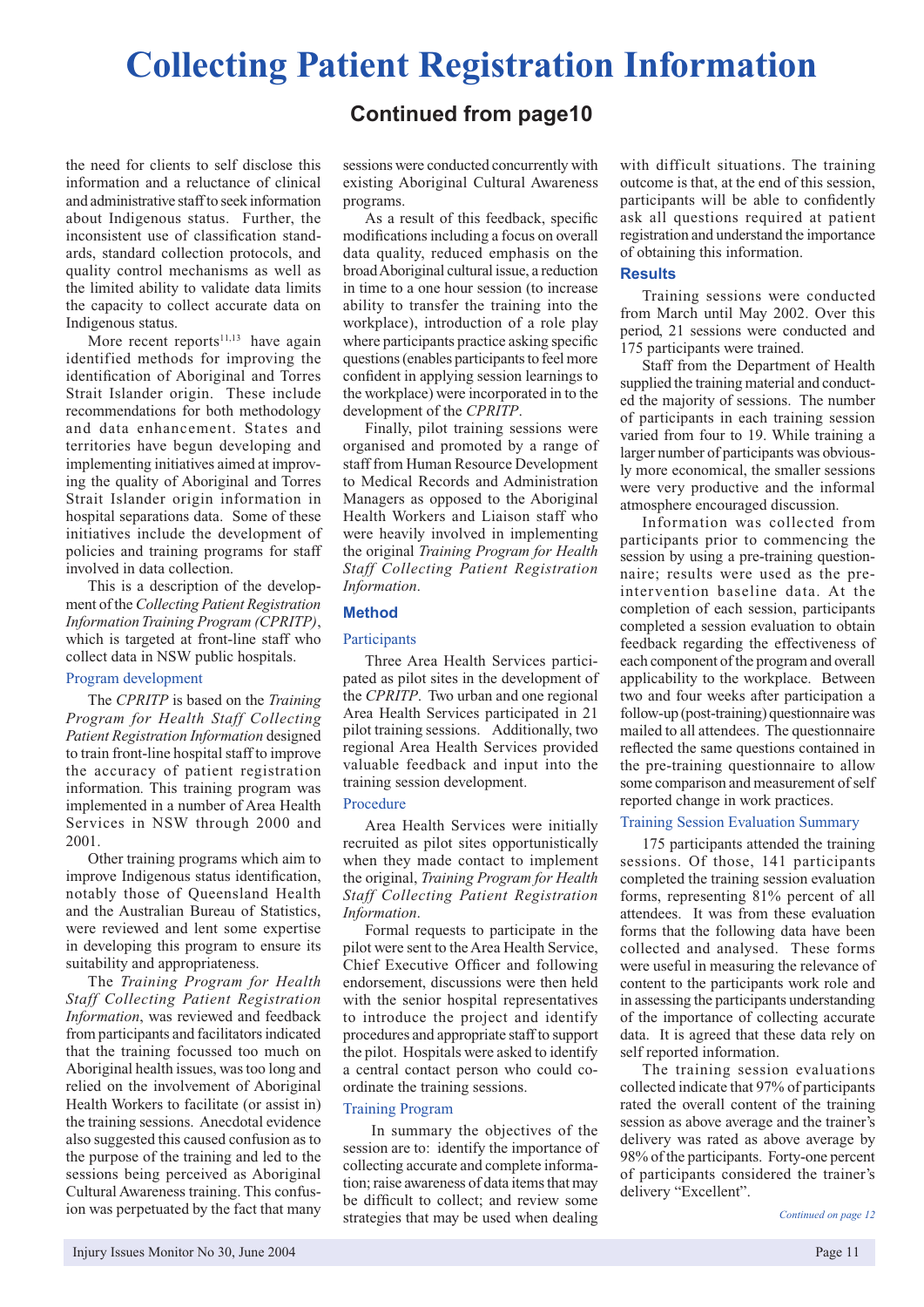## **Collecting Patient Registration Information**

**Continued from page 11**

The resources used in the session were rated as "Excellent" and "Very good" by the majority of participants, the most popular being the first part of the video and the least popular the role-play.

The expectations of the training session were "Met completely" for 76% of participants and at least partly met for the remainder. 95% of participants advised they would recommend the session to colleagues.

One of the most positive results evident in the training session evaluations was that 85% of the respondents reported an "improved understanding of the importance of collecting accurate patient registration information" with 61% indicating a "Significant" improvement.

Although the training session was focused on overall data quality in all aspects of patient registration, the participants were asked if they expected to receive training in specific areas. The respondents identified: Aboriginal Cultural Awareness (68%); Handling difficult situations (60%); Interviewing patients (55%); Entering data onto the computer system (52%); and Who uses the information (52%).

Participants were generally happy with the length of the session. A small number (7%) considered the session too short, a lesser number (3%) considered it long. It needs to be emphasised to trainers that, in order to adhere to the timing, group discussion needs to be limited to the very relevant issues. It could be suggested that discussion could continue with the trainer and interested participants after the session.

#### Pre and Post Course Questionnaires Summary

Of the 175 training participants, 168 (95%) submitted pre-training questionnaires and 95 (57%) submitted posttraining questionnaires. The pre-training questionnaire was completed prior to the training commencing (usually while waiting for all participants to arrive). The post-course questionnaire was completed between 2 and 4 weeks later. Where possible these were matched individually to enable a more comprehensive analysis of results.

The questionnaires were designed to collect base-line data about existing work practices and then to collect data about work practices of the participants soon after the training session. This information assisted in: measuring any change in participants efforts to collect specific aspects of patient registration; identification of what may effect the

participant's capacity to ask specific questions; and assessing the participant's understanding of why collecting quality data is important.

In the pre-course questionnaire, 26% of participants indicated that they "Never" ask the question on Indigenous status, however on the post-course questionnaire only 14% reported "Never" asking, a reduction of 12%. This was reflected in an overall increase of 12% in the number of participants who reported asking the question between the pre and post questionnaire. In the post-course questionnaire the number of participants who reported asking the Indigenous status question "Most times" almost doubled from 12% to 22%.

In the pre-course questionnaire, 41% of participants reported "Never" asking the question relating to D.V.A. status. This number fell in the postcourse questionnaire to 29% with 32% of participants "Always" and 17% "Most times" asking this question. Post-course questionnaire showed an overall increase of 11% of participants reporting asking the question on D.V.A. status.

"Patient reaction" increased as a factor affecting capacity to ask questions following training. It may be concluded that this outcome is a result of participants actually asking the questions more often and therefore became more aware of patient reaction.

Evaluation of pre and post course questionnaires indicates that there has been a definite change in the work practices of participants that attended training. The questions are being asked more often, participants are more aware of the important reasons for asking and are more confident in doing so.

#### **Conclusion**

The *Collecting Patient Registration Information Training Program* was well received and strongly supported by management and staff of the Area Health Services and hospitals that participated as pilot sites.

Evidence gathered from the participants, via pre and post course questionnaires and evaluation forms, enabled some measurement of the impact of the training on work practices as well as the effectiveness of the training session. It is evident from these evaluation tools that the training was successful in meeting the desired outcomes–patient registration questions are being asked more often, participants are more aware of the

important reasons for asking and are more confident in doing so.

Also evident is the fact that data quality is a significant concern in relation to a range of data items, not just Indigenous status. To address these concerns religion and Department of Veterans' Affairs status were selected for inclusion in the pilot (and final training program) because of their sensitive nature and financial implications. Their inclusion also served to divert the emphasis from Indigenous status to overall data quality. These findings were reflected in the training program outcome– participants will be able to confidently ask *all* questions required at patient registration and understand the importance of obtaining this information.

Analysis of pre and post training questionnaires shows that there has been a positive impact on the work practices of participants overall. Results show that since returning to the workplace participants have increased their efforts to collect Indigenous status by 12%, Department of Veterans' Affairs eligibility by 11% and religion by 15% when registering patients.

The most positive outcome of training indicated by the analysis of pre and post course questionnaires was the significant reduction in the number of participants who reported "I don't think I need to ask everyone" as the main factor affecting their capacity to ask the question on Indigenous status. This fell from 24% of participants according to the pre-course questionnaire to 6% following training. Participants also indicated more confidence in asking this question as 5% less participants reported "Confidence in asking the question" to be an issue affecting their capacity to ask the question on Indigenous status.

The *CPRITP* clearly identifies improving data quality as the purpose of the session. It also contains limited content on Aboriginal health issues, so as not to detract from achieving its outcome.

Another factor which contributed to the success of the training pilot was the use of Learning and Development Units as the mechanism for promoting and distributing the program throughout Area Health Services. This was in contrast to previous programs which relied on Aboriginal health staff. Despite efforts to market the pilot of the new program as "data quality training", analysis of

*Continued on page 13*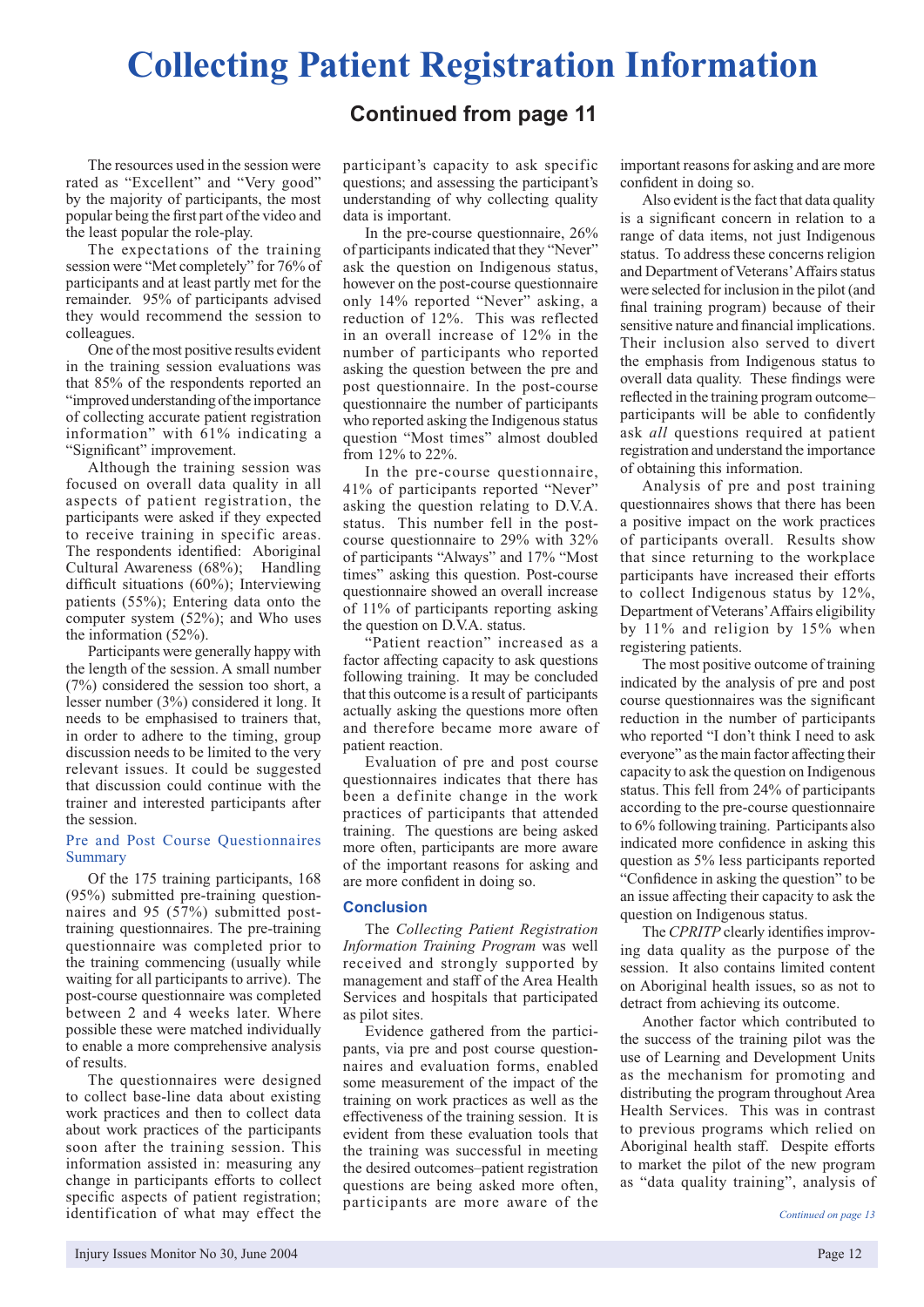## **Collecting Patient Registration Information**

**Continued from page 12**

the session evaluations showed a high expectation among participants that Aboriginal cultural awareness would be included in the content. This result may be attributed to pre-existing attitudes and misconceptions among hospital staff that Aboriginal health is an issue for Aboriginal health workers to address and that collecting Indigenous status is the responsibility of Aboriginal health workers.

It is imperative that promotion of this training program avoids the misconception of a link to Aboriginal cultural awareness and also that implementation within mainstream learning reinforces the concept that addressing Aboriginal health is the responsibility of all hospital staff.

It is anticipated that as a result of successfully implementing the *CPRITP* NSW Health will achieve information of sufficient quality to support informed decision making about health service

planning and delivery and to evaluate their impact on Aboriginal and Torres Strait Islander health in NSW.

**Further details and copies of the Training Program can be accessed on the web site located at**

#### http://health.nsw.gov.au/im/ahisu/

**Ray Mahoney and Helen Gardiner can be contacted as follows: Tel: 02 9391 9950, E-mail: rmaho@doh.health.nsw. gov.au and hgard@doh.health.nsw. gov.au**



## *From the Coroner*

#### **Child car restraints**

In January 2001, a young boy from a small town north of Adelaide was fatally injured in a collision between his mother's car and another vehicle. The injuries he sustained caused respiratory and then cardiac arrest, which lead to his death. The injuries were found to have been caused by forward propulsion onto the adult seat belt, which impacted across the neck, and subsequent motion that caused the boy to slide underneath the seat belt. The young boy had been seated on a booster seat, which the coroner (Wayne Chivell) concluded was not anchored to the seat of the car at the time of collision, but relied on the adult seat belt for restraint. Correct adjustment of a seat belt should see the belt pass low and snug across the hips (not stomach), and then goes across the child's chest and shoulder (not neck). Post-mortem examination (by Professor R W Byard, Forensic Pathologist, Forensic Science Centre, Adelaide) concluded that if the adult seat belt had not been properly adjusted, the force of the impact of the collision would have caused forward and then downward movement of the body, the belt catching under the neck of the victim.

Careful examination of the booster device was carried out by Dr Ron Somers (Head of the Injury Surveillance and Control Unit, SA Department of Human

Services). Dr Somers found that although manufactured in 1979, there was no damage to the device, and that it appeared to be in good condition. However, the installation instructions that would originally have been attached to the base, were not present. Dr Somers and Prof Byard gave evidence that, in the absence of the directions, correct installation and usage of the booster seat and its anchor strap would be difficult. In the course of his investigation, Dr Somers also found that sharing or onselling of such safety devices was common, and that the risks of a damaged, outdated or flawed product might not be obvious to parents. Dr Somers suggested to the coroner that the use of booster seats be made mandatory for children 4 to 8 years of age, in line with car restraint legislation for younger children and infants.

Whilst agreeing with this recommendation, Coroner Chivell noted that action for legislation would lie with the Ministers for Transport for each jurisdiction, who meet regularly for the purpose of considering such issues, and that he was unaware of any discussion or action which might be current.

Based on Dr Somer's report, the coroner did recommend that "The Minister for Transport, in consultation with organisations such as the Royal Automobile Association of South Australia Inc, Kidsafe Child Accident Prevention

Foundation of Australia, and any other relevant organisation, consider ways in which the following aims can be achieved" (Finding of Inquest Number 15/2003 (0019/2001)):

- the use of booster seats in motor vehicles for children between 4 and 8 years be encouraged;
- such booster seats should comply with the relevant Australian Standard;
- such booster seats be properly installed. seeking professional help from the Royal Automobile Association of South Australia Inc or similar organisation when in doubt;
- the use of worn or damaged booster seats should be avoided;
- booster seat manufacturers should consider installation and use instructions in easily understandable language;
- booster seat manufacturers should consider attachment of installation and use instructions which would not deteriorate before the end of the life expectancy of the device;
- further consideration should be given to whether the use of booster seats in motor vehicles in relation to children between 4 and 8 years should be made compulsory.

Detailed findings can be accessed at http://courts.sa.gov.au/courts/coroner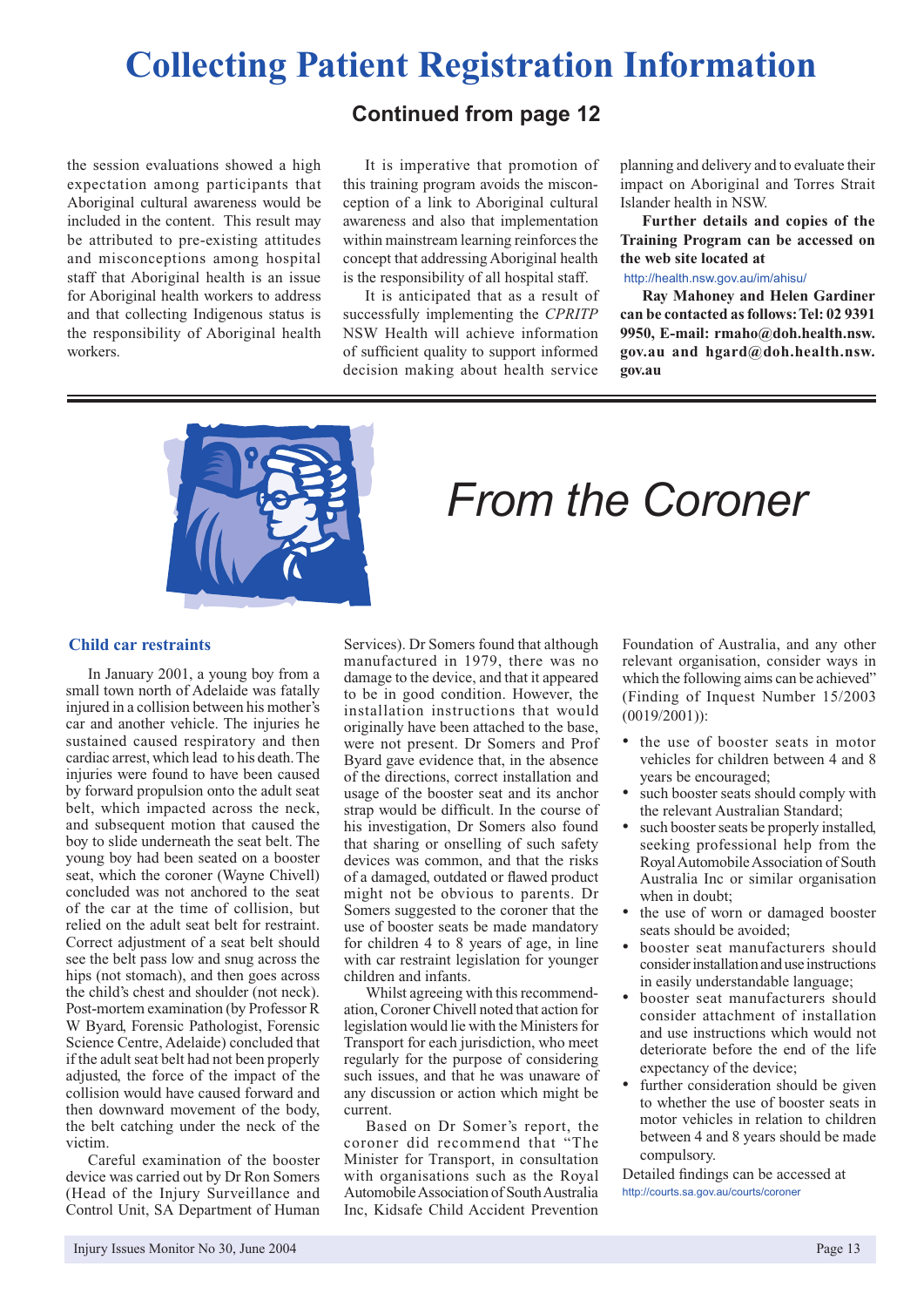## **Something to read ...?**

### **The Health of Indigenous Australians**



Abstract reprinted with permission from the Australian Indigenous HealthInfoNet.

Edited by Neil Thomson, Centre for Public Health, Edith Cowan University, this book documents evidence of the health status of Australia's Indigenous people and links it to policy and program implications. Taking a public health approach, detailed information about health conditions is placed within a broad social framework. Chapters on population; the economic and social context of Indigenous health; and births, deaths and hospitalisation assist in setting the scene. Detailing an extensive range of available evidence, chapters on specific health topics provide up-to-date summaries on the most important conditions affecting Indigenous people.

Available at book stores and on the Oxford University Press website for \$69.95, http://au.oup.com/opener.asp

#### **Injury Prevention Activity Among Aboriginal and Torres Strait Islander Peoples Project Report**



Released in two volumes, this publication reports on the Injury Prevention Activity Among Aboriginal and Torres Strait

Islander Peoples Project which examined the current state of injury prevention activity for Aboriginal and Torres Strait Islander people. The report was prepared for the National Public Health Partnership by Jerry Moller, Neil Thomson, Janette Brooks and Kathleen Clapham.

Both volumes of the report are available, in *pdf* format, on the Department of Health and Ageing website: http://health.gov. au/pubhlth/publicat/document/metadata/inj\_atsi.htm

### **Why Warriors lie down and die**



examples of how the people can once again take control of their In Arnhem Land the situation is dire: health is poor, unemployment rife and life short. Written by Richard Trudgen, *Why Warriors* provides a fresh analysis of this crisis and offers own lives.

Reviewed by Marion Maddox, Uniting Church Studies, Vol. 7 No. 1, March 2001.

Don't be deceived by its straightforward, accessible style: *Why Warriors Lie Down and Die* is no easy read. During two stints totalling twenty years as a community development worker in Arnhem Land, Richard Trudgen saw Yolngu (Aboriginal) communities deteriorate. He saw diseases once scarcely known, such as scabies, diabetes, heart attacks, stroke and renal failure, become endemic. In the early 1970s, Yolngu people 'found death usually in old age;' by the mid-1990s, elderly Yolngu had become a rare sight, with 'people…dying in their early to mid forties or even younger, and at such a rate that life seems to lurch from one funeral to another.'

The book is available at book stores for \$29.95 and further information is available from: ARDS, PO Box 36921, Winnellie NT 0821, Phone: 08 8982 3444 Fax: 08 8982 3499, http://ards.com.au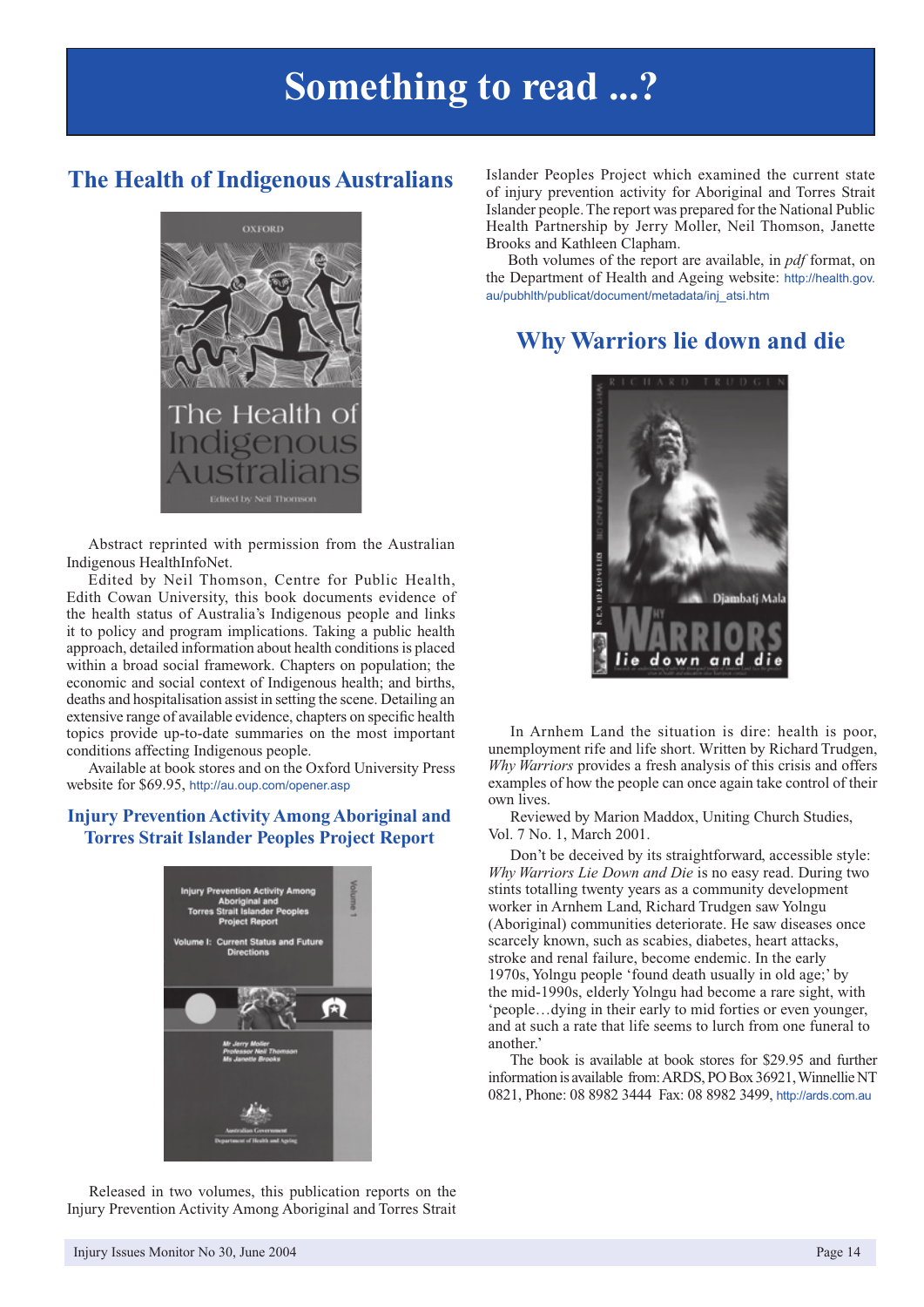## **Something to read ...?**

### **Aboriginal Primary Health Care: an evidence based approach**



Edited by Sophie Couzos, National Aboriginal Community Controlled Health Organisation and Richard Murray, Kimberley Aboriginal Medical Services Council, this book follows the first edition published in 1999. It provides an updated overview of: Aboriginal health policy; health services; working partnerships and preventative strategies. The book highlights best practice models developed by Aboriginal community controlled health services and aims to assist those working in the field of Aboriginal health to understand the evidence-base behind primary care interventions. A range of specific health conditions are described within the context of the underlying poverty, overcrowding, and poor nutrition affecting Aboriginal people.

Available at good book stores and on the Oxford University Press website for \$95, http://au.oup.com/opener.asp

### **Editor's Note**

The *Injury Issues Monitor* is the journal of the Research Centre for Injury Studies at the Flinders University of South Australia.

Letters to the Editor are welcome. Editor: Renate Kreisfeld Guest Editor, Edition 30: Yvonne Helps

Mark Oliphant Building, Laffer Drive, Bedford Park, SA 5042, Tel: 08 8374 0970; Fax: 08 8374 0702; E-mail: renate.kreisfeld@flinders.edu.au

> ISSN No 1039-4885 AIHW Cat. No. INJ67

## **Diary**

Note: where available, Internet addresses have been provided below for conference websites. For those meetings that don't have their own website, detailed descriptions of the events are normally available at our website: www.nisu. flinders.edu.au/events/

#### **4th annual NSW Safe Communities Symposium**

*28-29 July 2004*

*Sydney, New South Wales*

Contact: Jennie Pry, NSW Safe Communities Capacity Building Program, Tel: +02 9858 7973 (Mon, Wed & Thurs), Mobile: 0405 452 512, E-mail: jpry@doh.health.nsw.gov.au

**Definitive Surgical Trauma Care Course** *28-29 July 2004 Sydney, New South Wales*

Contact: Charmaine Miranda, Trauma Department, Liverpool Hospital, Tel: +61 2 9828 3928, Fax: +61 2 9828 3926, E-mail: charmaine.miranda@swsahs.nsw.gov.au

#### **SWAN XII Trauma Conference**

*30-31 July 2004* 

*Sydney, New South Wales*

Contact: Thelma Allen, Trauma Department, Liverpool Hospital, Tel: 61 2 9828 3927, Fax: 61 2 9828 3926,

E-mail: thelma.allen@swsahs.nsw.gov.au Website: www.swsahs.nsw.gov.au/livtrauma/ meetings

#### **10th World Conference on Transport Research**

*4-8 August 2004 Istanbul, Turkey* Contact: Cumhuriyet Cad. 173 Kat:7, 80230 Elmaday-Istanbul, Turkey Tel: +90 212 232 4885 Fax: +90 212 232 4889 E-mail: aybenkokum@tourselect.com.tr Website: www.wctr2004.org.tr/

#### **Workshop: Focus Groups**

*6 August 2004 Adelaide* Contact: South Australian Community Health Research Unit, Flinders University, Tel: 08 8204 5988.

#### **Workshop: Qualitative Interviewing and Analysis**

*6 August 2004 Adelaide*

Contact: South Australian Community Health Research Unit, Flinders University, Tel: 08 8204 5988.